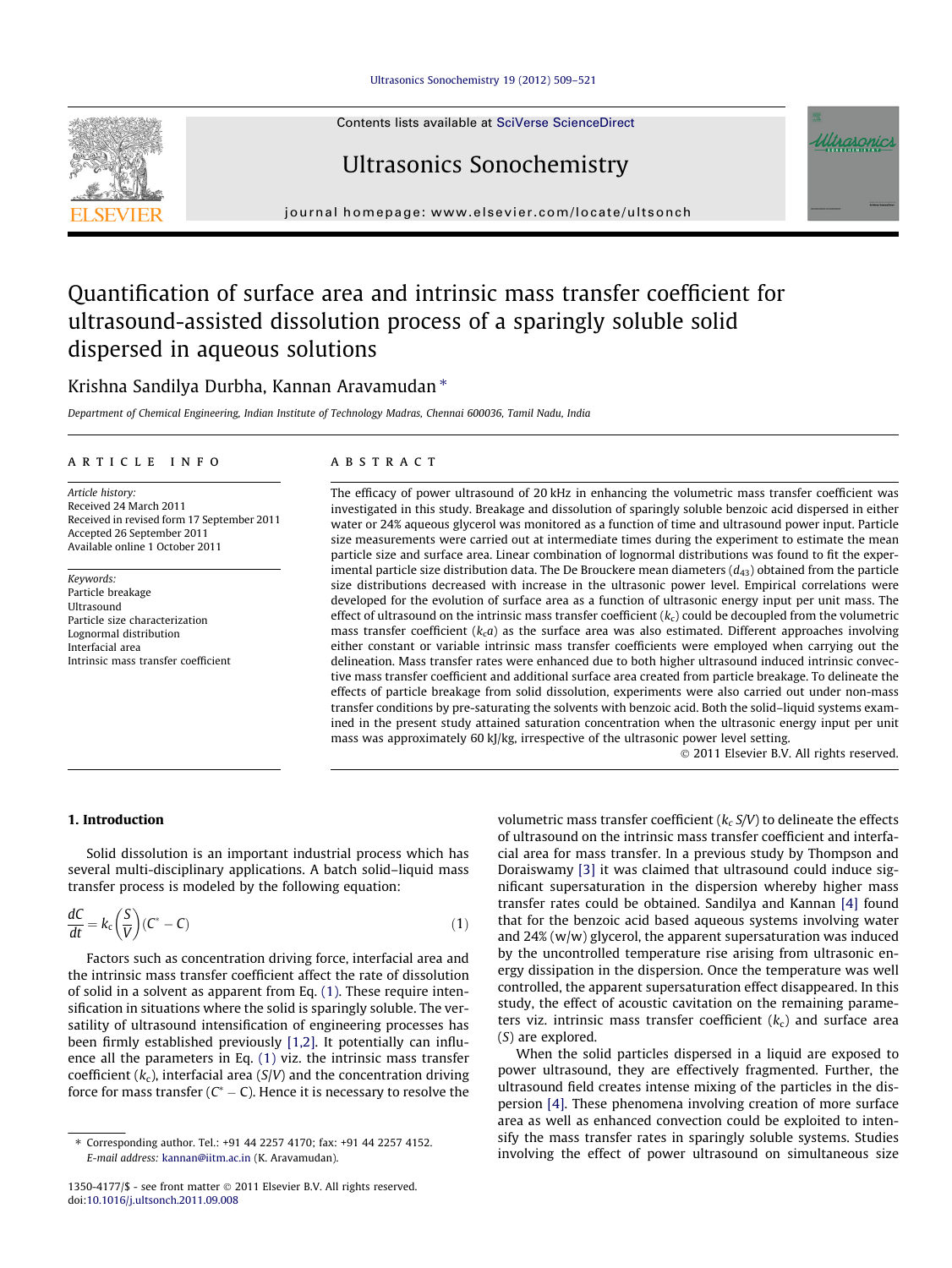## Nomenclature

| а                                   | correlation parameter in Eqs. ((6) and (7)), $cm2$ (or)                           |
|-------------------------------------|-----------------------------------------------------------------------------------|
|                                     | $\text{cm}^2/\text{g}$                                                            |
| $A_i$                               | blend factor of lognormal distribution, %                                         |
| b                                   | correlation parameter in Eqs. $((6)$ and $(7)$ )                                  |
| $\boldsymbol{B}_i$                  | standard deviation of lognormal distribution, m                                   |
| c<br>C                              | correlation parameter in Eqs. $((6)$ and $(7)$ )                                  |
|                                     | concentration of solute in aqueous solution, $mol/m3$                             |
| $\overset{\rightharpoonup }{C_{i}}$ | saturation limit of sparingly soluble solute, mol/m <sup>3</sup>                  |
|                                     | mean of lognormal distribution, m                                                 |
| $d_{43}$                            | De Brouckere mean diameter, m                                                     |
| $d_{\rm p}$                         | average particle size, m                                                          |
| $d_{\rm p,i}$                       | average particle size of ith fraction, m                                          |
| $D_{AB}$                            | diffusivity of solute (A) in solvent (B), $m^2 s^{-1}$                            |
| $k_{\rm c}$                         | intrinsic mass transfer coefficient, m/s                                          |
| $k_c a$                             | volumetric mass transfer coefficient, $s^{-1}$                                    |
| $k_{\text{US}}$                     | intrinsic mass transfer coefficient in presence of ultra-                         |
|                                     | sound, $m/s$                                                                      |
| l                                   | length scale, m                                                                   |
| $m_i$                               | mass of particles in <i>i</i> th fraction, kg                                     |
| Re                                  | Reynolds number,-                                                                 |
| Re <sub>115</sub>                   | Reynolds number based on specific energy dissipation                              |
|                                     | rate $=\frac{d_{43}^{4/3}\varepsilon^{1/3}}{v}$ , -                               |
| S                                   | surface area, m <sup>2</sup>                                                      |
| S'                                  | specific surface area, $m^2/g$                                                    |
| Sc                                  | Schmidt number $=\frac{\mu}{\rho D_{AB}}$ , $-$                                   |
|                                     |                                                                                   |
| Sh                                  | Sherwood number = $\frac{k_{c}d_{43}}{D_{AB}}$ , -                                |
| $Sh_{US}$                           | Sherwood number in presence of ultrasound $=$ $\frac{k_{US}d_{43}}{D_{AB}}$ , $-$ |
| t                                   | time, s                                                                           |
|                                     |                                                                                   |

reduction and dissolution of particles are scarce in open literature. Lu et al. [5] studied the effect of power ultrasound (20 kHz) on dissolution and particle size reduction in the context of contaminated sediment treatment. Sandilya and Kannan [4] presented briefly the volumetric mass transfer coefficients obtained under ultrasound assisted solid dissolution. There are also a few papers pertaining to the ultrasound-assisted solid–liquid chemical reactions [6,7]. Ratoarinoro et al. [6] observed a significant size reduction of potassium hydroxide particles in a solvent (toluene) under sonicated conditions. Hagenson and Doariswamy [7] monitored the particle size reduction of sodium sulfide when it reacted with liquid benzyl chloride in the presence of ultrasound. They reported that the mean size of sodium sulfide particles was reduced from 40 to 16  $\mu$ m during 15 min of reaction in presence of sonication at 20 kHz. Ultrasound is utilized effectively in the field of leather processing as well. Sivakumar et al. [8] could reduce the particle size of lime from 38,299 to 1790 nm during the liming process of ultrasound assisted leather treatment.

In literature, the surface area variation in the presence of ultrasound was treated either in the presence of a chemical reaction or in the absence of mass transfer [7,9,10]. But studies addressing the effect of ultrasound on the creation of surface area in a solid (dispersed)–liquid system in the presence of mass transfer alone are very limited. While mass transfer may occur rapidly in the presence of ultrasound, it may also concomitantly lead to loss in surface area due to complete dissolution of particles and creation of smaller particles from larger ones. These effects have to be delineated from the non-mass transfer effects which only involve particle fragmentation and breakage. Hence the surface areas created under identical operating conditions such as time of sonication, frequency and ultrasonic power in a given system may still be quite different depending on whether or not the particle breakage

| $t^*$                | time taken by solid-liquid system to reach saturation, s    |
|----------------------|-------------------------------------------------------------|
| u                    | velocity scale, m/s                                         |
| V                    | volume of solvent, m <sup>3</sup>                           |
|                      |                                                             |
| <b>Greek letters</b> |                                                             |
| $\alpha$             | correlation parameter in Eq. (11a)                          |
| $\beta$              | correlation parameter in Eq. (11a)                          |
| γ                    | correlation parameter in Eq. (11a)                          |
| $\delta$             | characteristic energy input per unit mass required to at-   |
|                      | tain saturation, $k$ ]/ $kg$ and used in Eqs. ((6) and (7)) |
| φ                    | volume of particles in a particular size interval, %        |
| Φ                    | sphericity of particles, $-$                                |
| $\mu$                | viscosity of solvent, Pa s                                  |
| $\mathcal V$         | kinematic viscosity, $m^2/s$                                |
| $\rho$               | density of solvent, $\text{kg/m}^3$                         |
| $\rho_{\rm p}$       | density of particles, $\text{kg/m}^3$                       |
| Subscripts           |                                                             |
| Expt                 | related to experiment                                       |
| Pred                 | predicted values                                            |
|                      |                                                             |
| <b>Abbreviations</b> |                                                             |
| EM                   | energy input per unit mass, kJ/kg                           |
| MT                   | mass transfer conditions                                    |
| <b>NMT</b>           | non-mass transfer conditions                                |
| SA                   | surface area, cm <sup>2</sup>                               |
| SSA                  | specific surface area, $\text{cm}^2/\text{g}$               |
| US                   | ultrasound                                                  |
|                      |                                                             |

is accompanied by solid dissolution. This differentiation may become important in the design of ultrasound intensified mass transfer equipment for dispersed systems. The estimation of the intrinsic mass transfer coefficient  $(k<sub>c</sub>)$  instead of just the volumetric mass transfer coefficient  $(k_c S/V)$  in the presence of ultrasound enables the estimation of Sherwood number which will be useful in the design of suitable mass transfer equipment for process intensification. A few studies have reported the effect of ultrasound on the intrinsic mass transfer coefficient during phase transfer catalyzed reactions [6,11]. In the present study, the effect of ultrasound on solid–liquid mass transfer was studied by conducting experiments with benzoic acid particles dispersed in different aqueous solvents. The effect of the ultrasound on particle size reduction in these systems was also studied in the absence of mass transfer.

## 2. Materials and methods

## 2.1. Materials

Benzoic acid particles as received from HiMedia, Mumbai (AR grade) were sieved to give an average feed particle size of 1800  $\mu$ m (size range of sieves:  $-2 + 1.6$  mm; DIN standards) in all the runs. AR grade glycerol (Ranbaxy Fine Chemicals Limited, New Delhi) and distilled water were used to prepare  $24\%$  (w/w) aqueous glycerol solution. The distilled water aqueous solution is termed as System 1 and the 24% (w/w) glycerol system is termed as System 2 for the sake of brevity in the following discussions. Using two different systems enabled the variation in viscosity and hence the Schmidt number dimensionless group. The properties of these two systems are provided in Table 1.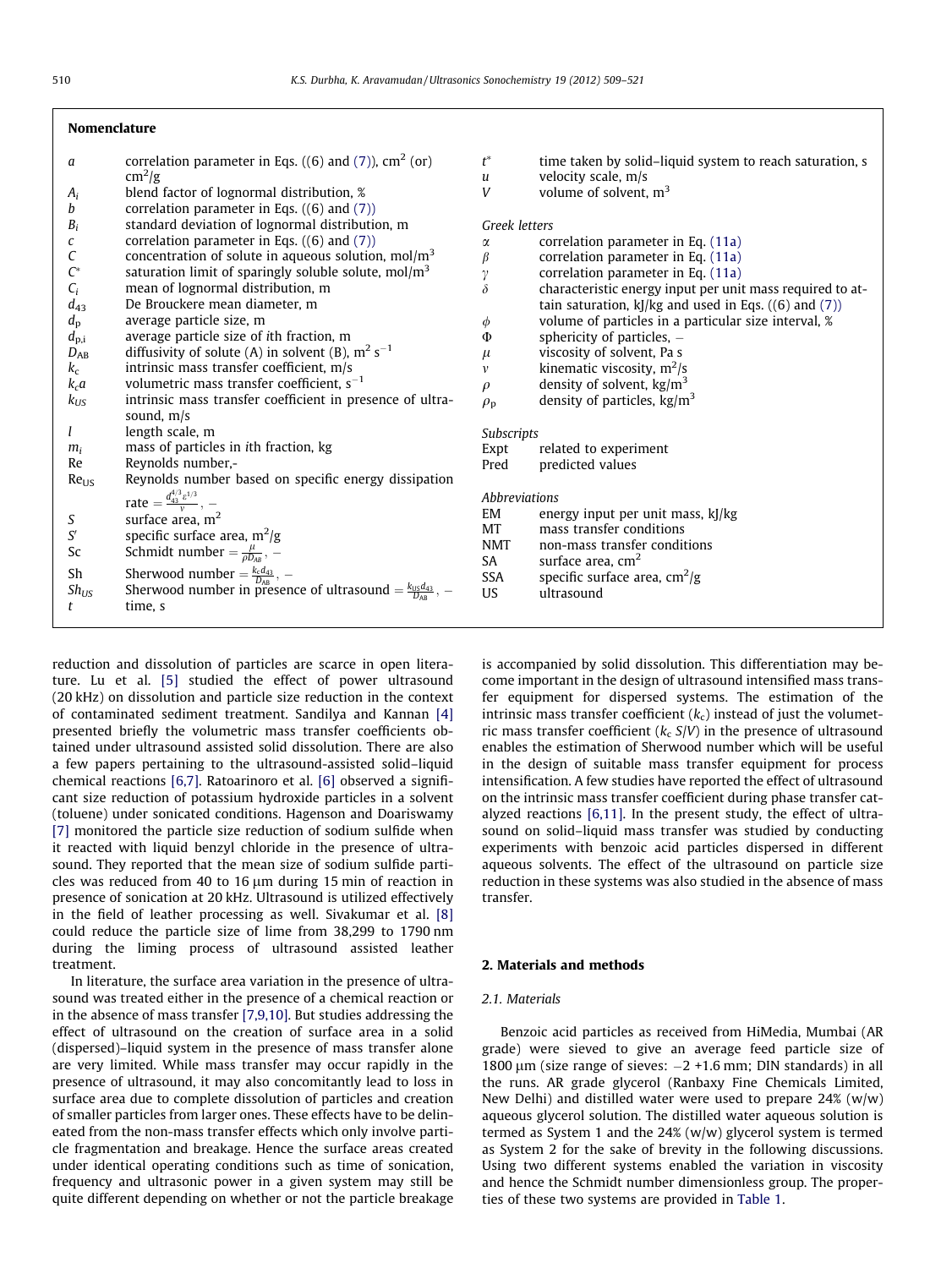Table 1 Physical properties of the systems used in the preset study at 30 °C [4].

| Item number | Solvent               | Saturation limit of benzoic acid $(g/L)$ | Density $(kg/m3)$ | Viscosity (cp) | Diffusivity of benzoic acid $\times$ 10 <sup>9</sup> (m <sup>2</sup> /s) | Sc $(-$ |
|-------------|-----------------------|------------------------------------------|-------------------|----------------|--------------------------------------------------------------------------|---------|
|             | Distilled water       | 4.04                                     | 996               | 0.85           | .                                                                        | 762     |
|             | $24\%$ (w/w) glycerol | 4.44                                     | 1054              | . 76           | 0.54                                                                     | 3098    |

## 2.2. Experimental setup

Particle breakage studies were carried out in a jacketed stainless steel cylindrical vessel. A cryostat (Ultra Cryostat Circulator, Scientific Instruments, Chennai, India) was used to maintain isothermal condition. An ultrasonic probe (model VCX-500, Sonics and Materials Inc., USA), rated at 500 W with a resonating frequency of 20 kHz and a tip diameter of 13 mm was used to induce ultrasonic waves in the process vessel. The particle size distributions at each experimental combination of ultrasonic power level setting and sonication time are measured using a laser particle size analyzer (model S3500, Microtrac Inc., USA), which has a measuring range from 0.025 to 1408 µm.

## 2.3. Experimental procedure

Two types of experiments were carried out to investigate the effect of ultrasound. In the first, ultrasound-assisted particle breakage experiments were carried out in the presence of mass transfer which occurred through solid dissolution. Pure solvent was used at the beginning of these runs so that particle sizes were influenced by simultaneous breakage and dissolution until saturation conditions were attained. After saturation, the particle sizes will be reduced only by breakage. In the second type of experiments, particle size reduction occurs in the complete absence of mass transfer and hence only through breakage right from the beginning of the experiment. For this purpose, a separate set of experiments was carried out where the distilled water or the 24% (w/w) aqueous glycerol solvent was pre-saturated with benzoic acid so that solid dissolution is prevented right at the outset. These were termed as non-mass transfer runs.

In a typical run, (either with or without mass transfer), 10 g of solute was charged as feed into the process vessel containing 800 mL of solvent. Actually, the solubilities of benzoic acid in the solvents used were not high. The concentration of 10 g per 800 mL is about 2.8–3.1 times the saturation loading as may be seen from the C ⁄ values given in Table 1. In the earlier work of Sandilya and Kannan [4] this concentration level was chosen in order to check for occurrence of any supersaturation in the presence of ultrasound. Hence, the same amount of feed for particle breakage experiments was continued in the present work as well to maintain consistency. This concentration level also further ensured that sufficient number of particles with a wide size range were still present in dispersion even after saturation conditions have been attained.

The ultrasonic probe was positioned at the centre of the process vessel and ultrasonic generator was switched on at a desired power level setting to initiate the run. Two levels of ultrasonic power input expressed as a percentage of maximum setting were used in continuous sonication mode. The ultrasonic power level was applied in the continuous mode at 50% and 70% of maximum setting. The actual power dissipated in each solid–liquid system as a function of percentage setting was quantified using calorimetry studies [7]. The setting of the ultrasonic device (50% and 70%) is mentioned for easier comprehension of the percentage of maximum power possible that was applied to a particular run. However, in the correlation developed for surface area and the parameter estimation calculations involved in the Sherwood number correlation, the actual power dissipated as obtained from calorimetric experiments were used. The actual power dissipated as determined from calorimetric measurements at different operating conditions is provided in Table 7 and also captioned in Figs. 2 and 3. At 50% and 70% power level settings used in the present work, the particles were found to be suspended and well dispersed for both the systems studied.

The time of sonication varied between 3 and 45 min depending on the power level setting. The contents of process vessel were maintained at  $30 \pm 1$  °C by means of a cryostat. Sonication was switched off after a predetermined duration of time and the process vessel contents were analyzed for particle size distribution. In case of non-mass transfer experiments the concentration of the solute was monitored in the middle and at the end of each run and it was found that there was no change from the saturated state. This ensured that the initial concentration (i.e., saturation concentration of benzoic acid in distilled water for this illustration) was maintained constant throughout the duration of the experiment and that the particle size reduction was only due to ultrasonic irradiation. After sonication was switched off, samples were taken from the dispersion for each batch and each sample was analyzed twice for the particle size measurement. The average value of these measurements was then reported. The particle size analyzer reports the histogram of the volume distribution of particles (in percent) as a function of specified particle size intervals. The sphericity of benzoic acid particles was determined experimentally to be 0.60 using the image analysis technique. ImageJ<sup>®</sup> software was used to process the images of the particles taken in different orientations so as to estimate the surface area of the particles.

#### 2.4. Characterization of particle size distributions

The specific surface area of each experimental combination was calculated from the respective particle size distribution using the following equation [12]:

$$
S' = \left(\frac{6}{\rho_p \Phi}\right) \frac{\sum (m_i/d_{p,i})}{\sum (m_i)}\tag{2}
$$

The particle size distribution data were analyzed for the lognormal distribution trends using the procedure outlined by Allen [13]. Data pertaining to every experimental condition was plotted on a log-probability graph and the modality of the distribution (i.e., unimodal/bimodal/trimodal) were identified. The lognormal distribution was fitted to the experimental data and the distribution parameters were obtained by using the nlinsq toolbox of Matlab (MATHWORKS, 2007). The parameters obtained from the nonlinear regression approach were also confirmed with POLYMATH software which uses the Levenberg–Marquardt algorithm. The multi-modal distribution was fitted using a linear combination of lognormal distributions [14–19]:

$$
\frac{d\phi}{d(\ln d_p)} = \sum_{i=1}^{n} \frac{A_i}{B_i \sqrt{2\pi}} \exp\left(-\frac{[\ln(d_p) - C_i]^2}{2B_i^2}\right)
$$
(3)

where  $\varphi$  represents the cumulative volume percentage of particles added at each interval up to the particle size  $d_p$  of interest. The LHS of Eq. (3) is termed as the ''density function''. The differentiation in Eq. (3) was carried out numerically using the backward difference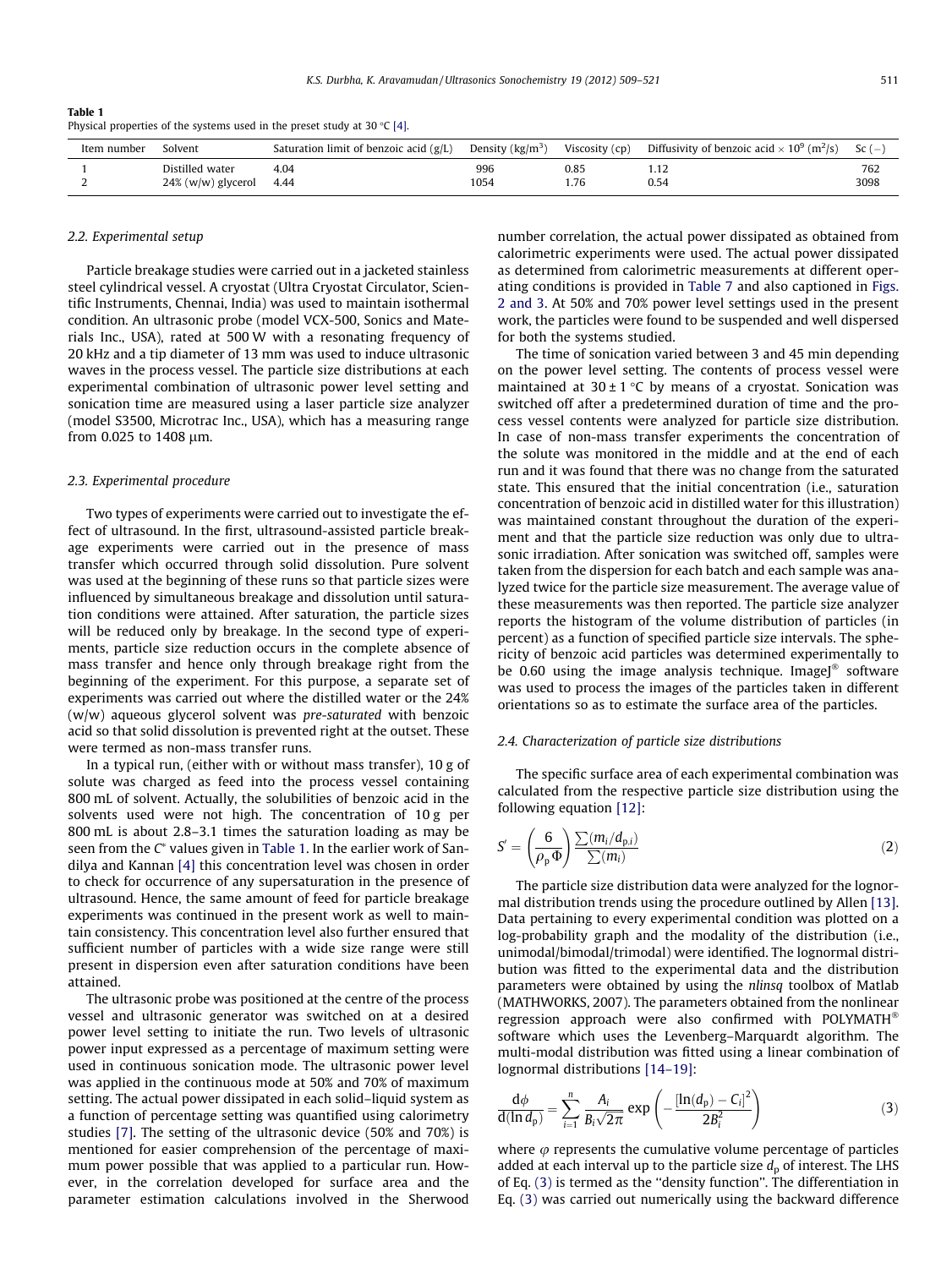

Fig. 1. (a) Comparison of experimental data and lognormal model of probability density functions for System 1 after 3 min of sonication at 70% power level setting under mass transfer conditions and (b) individual lognormal models that are blended to form the overall model for conditions in (a).

formula. The parameters of the model given by Eq. (3) viz. blend factor  $(A_i)$ , standard deviation  $(B_i)$  and mean  $(C_i)$  were thus estimated for each experiment. They were then used to predict the overall distribution of the particles. A typical comparison of the experimental data and the lognormal model is illustrated in Fig. 1. Three intersecting distributions contributing for the overall trimodal distribution may be easily perceived from this figure. The contribution of each mode towards the overall tri-modal distribution in this case is quantified in terms of ''percentage blend factors''. For the case depicted in Fig. 1, the first mode corresponding to smaller particle sizes contributes 60% towards to overall distribution whereas the second (medium size) and third (coarse size) modes hold a share of 28% and 12%, respectively. The lognormal distributions were found to fit the experimental data satisfactorily and  $R^2$ value better than 0.97 in few cases and better than 0.98 in the remaining were obtained. The statistical parameters ( $A_i$ ,  $B_i$ ,  $C_i$ ) of the fitted distribution is given in Table 2. The De Brouckere mean diameter  $(d_{43})$  for the given particle size distribution is calculated using the following general equation [13,20,21].

| Table 2                                                                     |  |  |  |  |
|-----------------------------------------------------------------------------|--|--|--|--|
| Fitted lognormal parameters for mass transfer (MT) case depicted in Fig. 1. |  |  |  |  |

| Run ID:<br>PSAA6 | Blend factor, $A_i$<br>'%) | Standard deviation,<br>B, | Mean.          | $R^2$ |
|------------------|----------------------------|---------------------------|----------------|-------|
| Fit 1<br>Fit 2   | 59.56<br>27.81             | 0.356<br>0.262            | 6.305<br>6.773 | 0.995 |
| Fit 3            | 12.63                      | 0.039                     | 7.156          |       |

$$
d_{43} = \frac{\int_{\ln a}^{\ln b} (d_p \frac{d\phi}{d \ln d_p}) d\ln d_p}{\int_{\ln a}^{\ln b} (\frac{d\phi}{d \ln d_p}) d\ln d_p} \tag{4}
$$

The limits  $ln(a)$  and  $ln(b)$  represent the natural logarithm of the lower and upper bounds of the experimental particle size distribution and varies from one run to another. The following analytical expression may be derived from Eq. (4) to obtain the  $d_{43}$  for each individual lognormal mode of the fitted multimodal particle size distribution [11,22]:

$$
d_{43}|_{individual} = \exp\left(C_i + \frac{1}{2}B_i^2\right) \tag{5}
$$

## 2.5. Estimation of interfacial area and intrinsic mass transfer coefficients

The interfacial areas calculated from the particle size distributions were expressed empirically in terms of ultrasonic energy dissipated per unit mass of the dispersion. The appropriate correlation was embedded in the transient rate equation of solid dissolution (Eq. (1)). The resulting expression was numerically integrated using the ODE45 routine of MATLAB (The MathWorks, Inc.). The unknown parameter  $k_c$  for each run involving mass transfer was estimated by minimizing the sum of squares of the deviations between experimental concentration–time data and numerical predictions. The parameter estimation was carried out using the NONLINSQ option of MATLAB .

## 3. Results and discussion

First, the effect of ultrasound on average particle size is discussed in the presence and absence of mass transfer. The interfacial areas calculated from the experimental particle size distributions under mass transfer and non-mass transfer conditions are compared. Typical distributions are presented in Figs. 5–7 to support these discussions. The intrinsic mass transfer coefficients are then presented for both systems.

## 3.1. Effect of sonication time on particle size

The effect of ultrasonic energy dissipated into the particle dispersion on the De Brouckere mean diameter  $(d_{43})$  is depicted in Fig. 2. The De Brouckere mean diameter  $(d_{43})$  refers to the center of gravity of the volume distribution [23]. The actual power dissipated, as estimated from calorimetric measurements, are also given in the legends of Figs. 2 and 3. Theoretical predictions of  $d_{43}$ shown in Fig. 2 were obtained by using the blended lognormal model (Eq. (3)) in Eq. (4) and integrating between the appropriate **limits** 

As shown in Fig. 2a, particle breakage at 50% power level setting was not that effective as the cavitation events would be less intense than those at 70% power level setting. In case of 70% power level setting, the particle breakage was relatively more rapid. Benzoic acid in System 1 had reached 99% of its saturation concentration in 9 min when operated at 70% power level setting. After this time, there is a noticeable drop in the rate of particle size reduction. This rate-reduction may have been at least partially due to absence of any further significant dissolution and presence of more number of smaller particles created during solid dissolution.

After 6 min of operation at 70% power level setting, finer particles with sizes less than 100 µm were just getting generated. The cumulative mass fraction of such finer particles was 12% of total mass of particles at this juncture. This cumulative fraction of finer particles (<100  $\mu$ m) increased to 30% after 9 min of sonication. All the medium sized particles were reduced to finer size after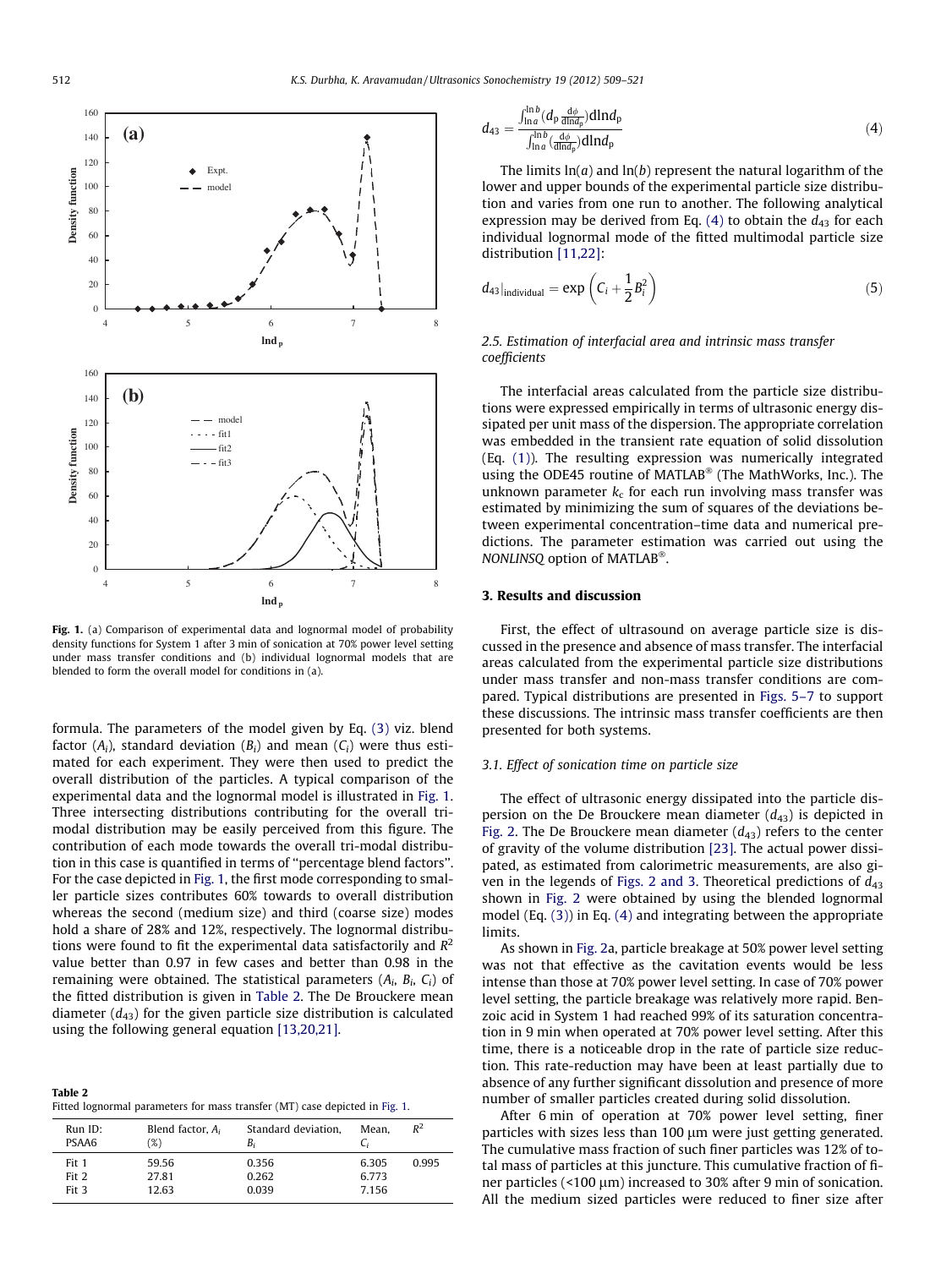

Fig. 2. Variation of  $d_{43}$  with respect to ultrasonic power level setting under mass transfer conditions: (a) System 1 and (b) System 2.

30 min of sonication. At this juncture, the cumulative mass fractions of particles of size less than 10 and 100  $\mu$ m were 13% and 95%, respectively.

At 50% power level setting, the process of size reduction became slower after 3 min of sonication. Particles of sizes less than 100 µm just started generating after 15 min of sonication (1% of the total mass of particles at that moment). This cumulative fraction became somewhat considerable after 21 min of sonication viz. 5%. After 30 min of sonication, 13% by mass of the particles are of size less than 100  $\mu$ m at this juncture. There are no particles present in the size range less than 10  $\mu$ m even after 45 min of sonication at 50% power level setting. But the cumulative fraction of particles of size less than 100  $\mu$ m is significant at this point in time (45%).

Based on the trends depicted in Fig. 2a it appears that there are three stages in the overall i.e., average particle size reduction. The initial stage may correspond mainly to the rapid coarse particle size reduction. The first stage occurs for about 3 min at both power dissipations in System 1. The second stage corresponds mainly to the intermediate particle size reductions while some coarser particles may also be breaking at this stage adding to the intermediate particle size range. At 70% power level setting, the second stage lasts between only 3 and 9 min. At 50% power level setting, the second stage appears to last for a longer time i.e., between 3 and 21 min, approximately. The third stage corresponds to the slowest rate of reduction of mainly smaller sized particles. It could be that very large particles are broken instantaneously upon exposure to ultrasound irrespective of the ultrasonic power level setting. However, for further breakage, ultrasonic power level dependent factors such as speeds of microjets, particle speeds in the dispersion (which influence inter particle collisions) and shockwaves may have greater say in average particle size reduction [7,24].



Fig. 3. Variation of  $d_{43}$  with respect to ultrasonic power level setting under nonmass transfer conditions: (a) System 1 and (b) System 2.

The particle size reduction in presence of mass transfer is a combined effect of particle breakage and solid dissolution. As may be seen from Fig. 2a, the reduction in  $d_{43}$  became gradual after the system attained saturation concentration when operated at 70% power level setting (i.e., after 9 min of sonication). For 50% ultrasonic power level setting, System 1 attained saturation concentrations only after 45 min and hence the  $d_{43}$  was seen to be continuously decreasing albeit somewhat slowly with respect to the time of sonication (Fig. 2a). This confirms that the solid dissolution also plays an important role in particle size reduction until the system attains saturation concentration.

Fig. 2b depicts the influence of ultrasonic power level setting on the  $d_{43}$  for System 2 in the presence of mass transfer. For System 2 the time taken to attain saturation at 50% power level setting was 15 min while it was 9 min at 70% power level setting. At 70% power level setting, there was a decrease in the particle size reduction rate after 9 min of sonication. However at 50% power level setting, there was no discernible change in the average particle size reduction rate after the initial rapid decrease during the first 3 min of sonication. Hence it appears that at low power level setting, the effect of solid dissolution in reducing particles of intermediate sizes is not very significant. This may be explained also by lower rates of solid dissolution at low power level setting in high viscous system which may hence lead to slower rate of particle size reduction even when saturation conditions have not been attained. Solid dissolution also requires higher convection along the solid–liquid interface which is enabled at higher power level settings and lower solvent viscosities.

Fig. 3a and b illustrate the variation of  $d_{43}$  for Systems 1 and 2 at different ultrasonic power level settings under non-mass transfer conditions, respectively. The particle size reduction for System 1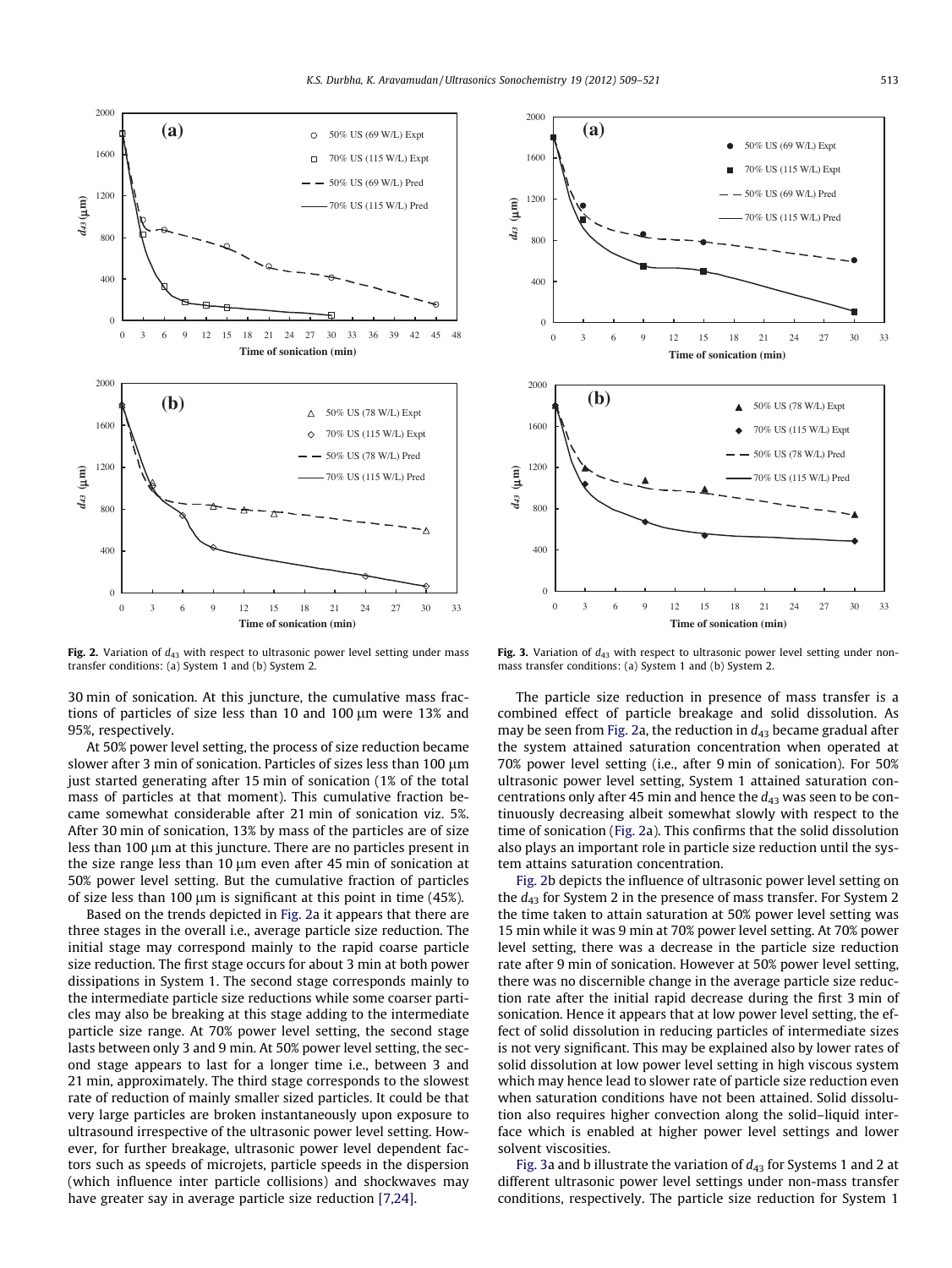was not rapid as it was in presence of mass transfer even at 70% ultrasonic power level setting, the highest power level setting used in the present investigation (Fig. 3).

For System 2, the particle breakage was not significant, even at a power level setting of 70% (Fig. 3b). Higher viscosity of System 2 may have hindered the effects of cavitation and hence the particles were not broken easily.

## 3.2. Evolution of surface area under mass transfer and non-mass transfer conditions

The particle size distribution data obtained from the laser particle size analyzer was processed to determine the specific surface area generated as a result of size reduction of particles. The methodology was outlined in Section 2.4. The average sphericity of particles obtained from batches of experiments conducted under different process conditions (ultrasonic power level setting and time of sonication) was found to be 0.60. The sphericity of crushed particles generally varies between 0.60 and 0.80 [12]. The average value of sphericity measured in this work (0.60) was used to calculate the experimental values of surface area (SA) and specific surface area (SSA).

Empirical correlations for SA and SSA were developed as a function of ultrasonic energy input per unit mass (EM) using nonlinear regression feature of POLYMATH® software. It was found for both Systems 1 and 2, at an ultrasonic energy input per unit mass of around 60 kJ/kg, near saturation concentrations of the solute in the respective solvents were attained. For System 1 at 70% power level setting, this value of EM (60 kJ/kg) corresponds to 9 min of sonication and the concentration of benzoic acid had reached 99% of its saturation concentration by then (Table 3). In the case of 50% power level setting it took 15 min for System 1 to reach an EM value of 60 kJ/kg and the concentration of benzoic acid at that juncture was quite close (94%) to saturation concentration. In case of System 2 at 70% ultrasonic power level setting, the system reached 99% of saturation concentration when the ultrasonic energy input per unit mass was 58 kJ/kg, which corresponds to 9 min of sonication. It may be seen from Table 3 that System 2 had attained 99% of saturation concentration after 15 min of sonication at 50% power level setting. This corresponded to an energy dissipation of 58 kJ/kg.

Once the system reaches saturation concentration the particle size reduction is a sole result of particle breakage. Hence, empirical correlations for surface area and specific surface area were developed in two phases: the first phase corresponds to both solid dissolution and particle breakage (i.e., until the system had reached saturation concentration) and the second takes care of breakage alone (i.e., after the system had reached saturation concentration). The general form of the correlations developed for the evolution of surface area (SA) and specific surface area (SSA) with energy input per unit mass (EM) under mass transfer and non-mass transfer conditions are given in Eqs. ((6) and (7)), respectively. The corresponding values of these correlation parameters are given in Tables 4 and 5, respectively.

SA (or) SSA =  $a + b$  (EM)<sup>c</sup> if EM  $\leq \delta$  (6a)

SA (or) SSA = 
$$
a + b
$$
 (EM –  $\delta$ )<sup>c</sup> if EM >  $\delta$  (6b)

$$
SA (or) SSA = a + b (EM)c
$$
 (7)

where  $\delta$  is the value of EM required for the solid–liquid mass transfer system to reach near saturation concentration.

Fig. 4 compares the SA of particles generated in Systems 1 and 2 as a result of sonication for both mass transfer and non-mass

#### Table 3

Characteristics of different solid–liquid systems studied during ultrasound-assisted solid dissolution.

| Solid-liquid system      | Ultrasonic power level setting<br>(% of maximum) | $\delta$ (kJ/kg) | Time taken by the system to<br>reach an EM of $\delta$ (min) | Fraction of saturation concentration<br>attained by the system (%) | $d_{43}$ Of solid<br>particles $(\mu m)$ |
|--------------------------|--------------------------------------------------|------------------|--------------------------------------------------------------|--------------------------------------------------------------------|------------------------------------------|
| Benzoic acid-distilled   | 50                                               | 60               |                                                              | 94                                                                 | 714                                      |
| water                    | 70                                               | 60               |                                                              | 99                                                                 | 177                                      |
| Benzoic acid-24% $(w/w)$ | 50                                               | 66               |                                                              | 99                                                                 | 760                                      |
| aqueous glycerol         | 70                                               | 58               |                                                              | 99                                                                 | 438                                      |

### Table 4

Values of correlation parameters developed for the estimation of SA and SSA under mass transfer conditions.

| Solid-liquid system                       | US power setting (%) | $\delta$ (kJ/kg) | EM (k]/kg)     |        | SA (mass transfer) $(cm2)$ |      |        | SSA (mass transfer) $(cm2/g)$ |      |
|-------------------------------------------|----------------------|------------------|----------------|--------|----------------------------|------|--------|-------------------------------|------|
|                                           |                      |                  |                | a      | h                          |      | a      |                               |      |
| Benzoic acid-distilled water              | 50                   | 60               | $\leqslant 60$ | 413.34 | 157.78                     | 0.31 | 41.33  | 13.23                         | 0.50 |
|                                           |                      |                  | >60            | 977.12 | 2.62                       | 1.56 | 143.77 | 0.38                          | 1.56 |
|                                           | 70                   | 60               | $\leqslant 60$ | 413.34 | 4.52                       | 1.64 | 41.33  | 0.74                          | 1.62 |
|                                           |                      |                  | >60            | 4170.0 | 2.36                       | 1.84 | 612.00 | 0.37                          | 1.83 |
| Benzoic acid-24% $(w/w)$ aqueous glycerol | 50                   | 66               | $\leqslant 66$ | 413.34 | 158.27                     | 0.23 | 41.33  | 14.28                         | 0.44 |
|                                           |                      |                  | >66            | 835.00 | $2.62 \times 10^{-6}$      | 4.68 | 140.00 | $2.29 \times 10^{-8}$         | 5.37 |
|                                           | 70                   | 58               | $\leqslant$ 58 | 413.34 | 0.07                       | 2.44 | 41.33  | 0.07                          | 1.98 |
|                                           |                      |                  | >58            | 1767.0 | $4.26 \times 10^{-3}$      | 3.42 | 271.33 | $7.11 \times 10^{-5}$         | 3.41 |

#### Table 5

Values of correlation parameters developed for the estimation of SA and SSA under non-mass transfer conditions.

| Solid-liquid system                       | US power setting $(\%)$ |        | SA (non-mass transfer) $\rm (cm^2)$ |      |       | SSA (non-mass transfer) $(cm^2/g)$ |      |
|-------------------------------------------|-------------------------|--------|-------------------------------------|------|-------|------------------------------------|------|
|                                           |                         | a      |                                     |      |       |                                    |      |
| Benzoic acid-distilled water              | 50                      | 413.34 | 53.38                               | 0.69 | 41.33 | 5.33                               | 0.69 |
|                                           | 70                      | 413.34 | 0.18                                | 2.09 | 41.33 | 0.02                               | 2.09 |
| Benzoic acid-24% $(w/w)$ aqueous glycerol | 50                      | 413.34 | 36.58                               | 0.70 | 41.33 | 3.66                               | 0.70 |
|                                           | 70                      | 413.34 | 18.84                               | 1.01 | 41.33 | 1.88                               | 1.01 |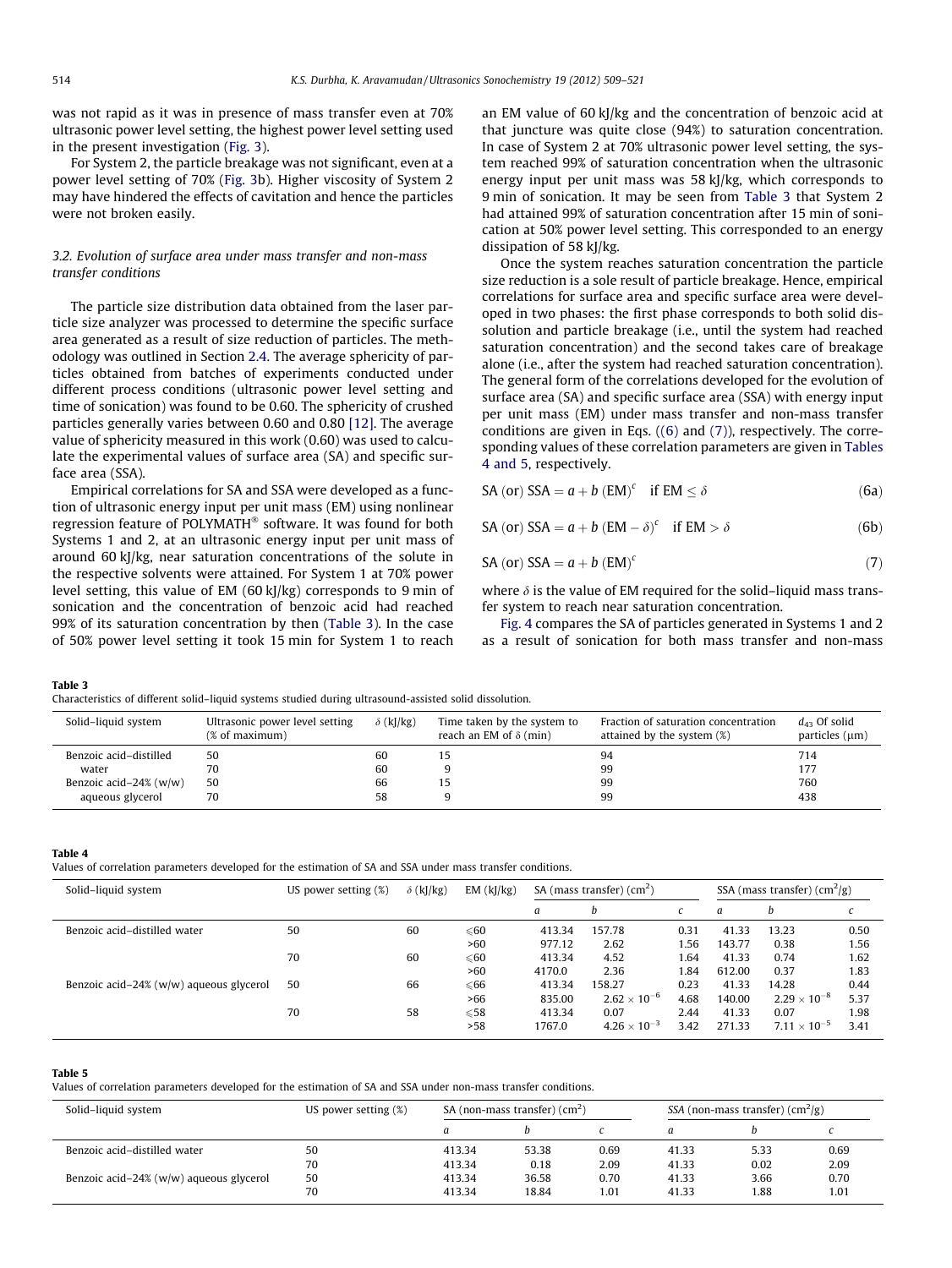

Fig. 4. Comparison of surface areas created under mass transfer (MT) and non-mass transfer (NMT) experiments for (a) System 1 at 50% power level setting, (b) System 1 at 70% power level setting, (c) System 2 at 50% power level setting and (d) System 2 at 70% power level setting.

transfer cases. The predicted values of SA from empirical correlations given in Tables 4 and 5 are also plotted in Fig. 4. It may be seen from Fig. 4 that for both systems, the SA increased with respect to ultrasonic energy applied per unit mass both under mass transfer and non-mass transfer conditions. For mass transfer conditions, the inflection in the SA trend observed at an EM value of around 60 kJ/kg for both 50% and 70% power level settings demarcates the unsaturated conditions from the nearly saturation concentration conditions.

The surface area trends for different systems and power level settings are discussed below.

## 3.2.1. 50% power level setting for System 1

Under mass transfer conditions, the increase in SA for System 1was relatively slow until saturation, and then it becomes more rapid as there is no disappearance of particles due to dissolution henceforth (Fig. 4a). In the presence of solid dissolution, SA rise is slow as the surface area increase by breakage may have been partially negated by a loss in SA due to loss of particles by dissolution. Once near saturation conditions were obtained, these particles did not dissolve as rapidly as before and the surface area began to increase. The rapid increase in the surface area may be attributed to creation of more surface area from existing moderate sized particles by the sonication. More number of smaller sized particles ( $<$ 100  $\mu$ m) also began to get generated after 15 min of sonication. These particles also did not dissolve rapidly in the solution anymore as saturation concentration has been nearly reached. Further breakage of these smaller particles also contributes to rapid rise in surface area. On the other hand, under non-mass transfer conditions, the existence of still moderate sized particles which have not yet broken into numerous smaller particles cause the surface area to increase only monotonically and gradually (Fig. 4a).

## 3.2.2. 70% power level setting for System 1

As shown in Fig. 4b, the increase in surface area during mass transfer run at 70% ultrasound power level setting is higher when compared to the corresponding non-mass transfer case. This indicates that breakage becomes the dominating mechanism and leads to substantial increase in surface area even in the presence of solid dissolution. The rapid size decrease enabled by the combined effects of mass transfer and sonication may have created smaller particles which however did not dissolve as much as the larger ones as the former individually had smaller surface areas. These particles may have accumulated in the moderate and smaller size ranges of the dispersion to a larger extent and contributed to a higher surface area. At the end of 6 min of sonication, considerable presence of coarse particles in the non-mass transfer case was observed (Fig. 5a) whereas a substantial density of particles in the intermediate and fine size range was evident under mass transfer conditions (Fig. 5b). This trend continues even until 9 min of sonication. At the end of 9 min, Fig. 6a shows significant presence of coarse particles in the non-mass transfer case. However, Fig. 6b shows substantial density of particles in the intermediate and fine size range under mass transfer conditions.

Even after 30 min of sonication, the presence of larger particles in the non-mass transfer case is considerably more significant than in the mass transfer case even though solid dissolution had ceased in the latter. This shows that there are more particles in the smallest size range under mass transfer conditions creating more surface area than in the non-mass transfer case. A major fraction of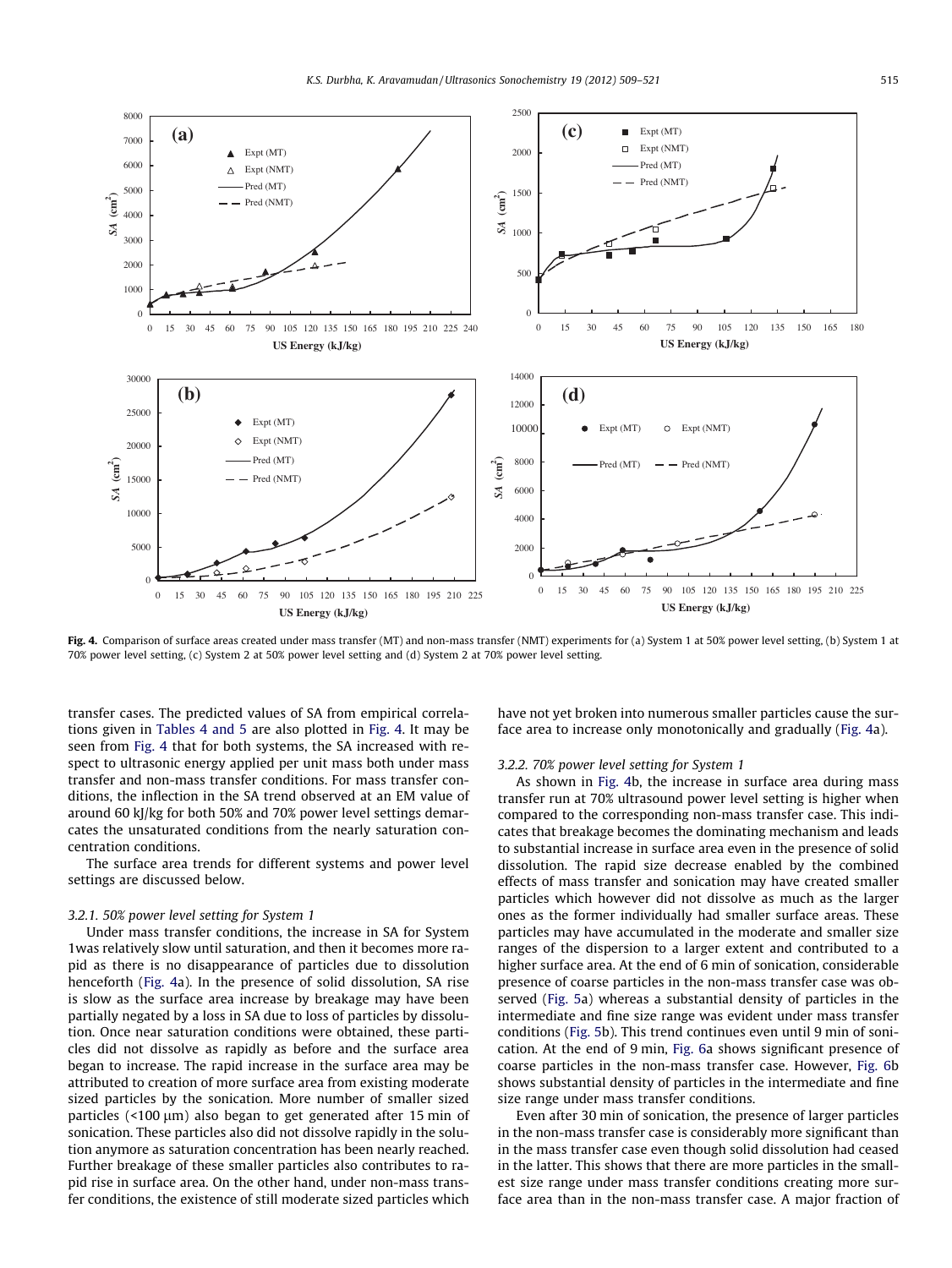

Fig. 5. Comparison of experimental data and individual lognormal models of probability density functions for System 1 after 6 min of sonication at 70% power level setting under (a) non-mass transfer and (b) mass transfer conditions.

the particles was in the size range between 2 and 90  $\mu$ m after 30 min of sonication at 70% power level setting in the mass transfer case. On the other hand, for the same power level setting, nonmass transfer conditions yielded particles mainly in the size range between 12 and 245  $\mu$ m after 30 min of sonication. The higher power dissipation at 70% (115 W/L) when compared to what was obtained at 50% (69 W/L) led to considerable particle breakage and creation of greater surface area.

## 3.2.3. 50% power level setting for System 2

Under mass transfer conditions, the loss of surface area from solid dissolution counterbalances the gain of surface area by particle breakage in the first phase of the particle size reduction process. This explains the slow initial increase in the surface area for the mass transfer case shown in Fig. 4c. Under non-mass transfer conditions, the absence of particle dissolution led to higher surface area values. System 2 reached near 99% saturation conditions after 15 min at which point the energy dissipation was 66 kJ/kg (Table 3). The energy dissipation of 105 kJ/kg corresponds to 23.7 min. Once the inhibiting effects of mass transfer in reducing area was no longer important at energy dissipation levels close to 105 kJ/ kg, cavitation could increase the surface area faster.

As shown in Table 3, the  $d_{43}$  of System 2 is 760  $\mu$ m after 15 min when sonicated at a power level setting of 50% under mass transfer conditions. At this juncture, most of the particles were distributed around a mean particle size of 910 µm. A total sonication time of 30 min at 50% power level setting could only reduce the  $d_{43}$  to  $597 \mu m$ . Even at this point in time, there existed a significant fraction of coarsest particles distributed around the size range of



Fig. 6. Comparison of experimental data and individual lognormal models of probability density functions for System 1 after 9 min of sonication at 70% power level setting under (a) non-mass transfer and (b) mass transfer conditions.

870  $\mu$ m (ln( $d_{\rm p}$ ) = 6.77). This clearly illustrates that particle breakage was rather mild for System 2 once it reached saturation conditions at 50% power level setting. This is directly reflected in a slow rise of SA at these conditions (Fig. 4c).

## 3.2.4. 70% power level setting for System 2

It may be seen from Fig. 4d that in the mass transfer case, there is also a region of slow increase in SA between EM values of 58 kJ/ kg and approximately105 kJ/kg after which the increase in SA is considerable with respect to the ultrasonic energy supplied. System 2 took 9 min to reach saturation conditions at 70% power level setting at which point the energy dissipated was 58 kJ/kg. The specific energy dissipation 105 kJ/kg corresponds to 16.2 min at 70% power level setting. There appears to be some time lag for further surface area increase to take place once System 2 attained near saturation conditions, as evident at both 50% and 70% power level settings under mass transfer conditions as shown in Fig. 4c and d. Significantly higher surface areas, obtained in systems where mass transfer occurred initially, at higher energy levels may be attributed to the presence of a significant proportion of particles present in the lower size range. This may be clearly seen from Fig. 7 for System 2 after 30 min of sonication under mass transfer conditions. It appears that as long as mass transfer was occurring, there was some loss in surface area due to dissolution, but also smaller particles were being simultaneously produced. Once the solid dissolution stopped in the mass transfer situation, there were many smaller particles left over in the dispersion. In the absence of mass transfer, the particles, though not losing surface area due to solid dissolution, still remained fairly large during the sonication process (Fig. 7). In this case, the particles were breaking at a nearly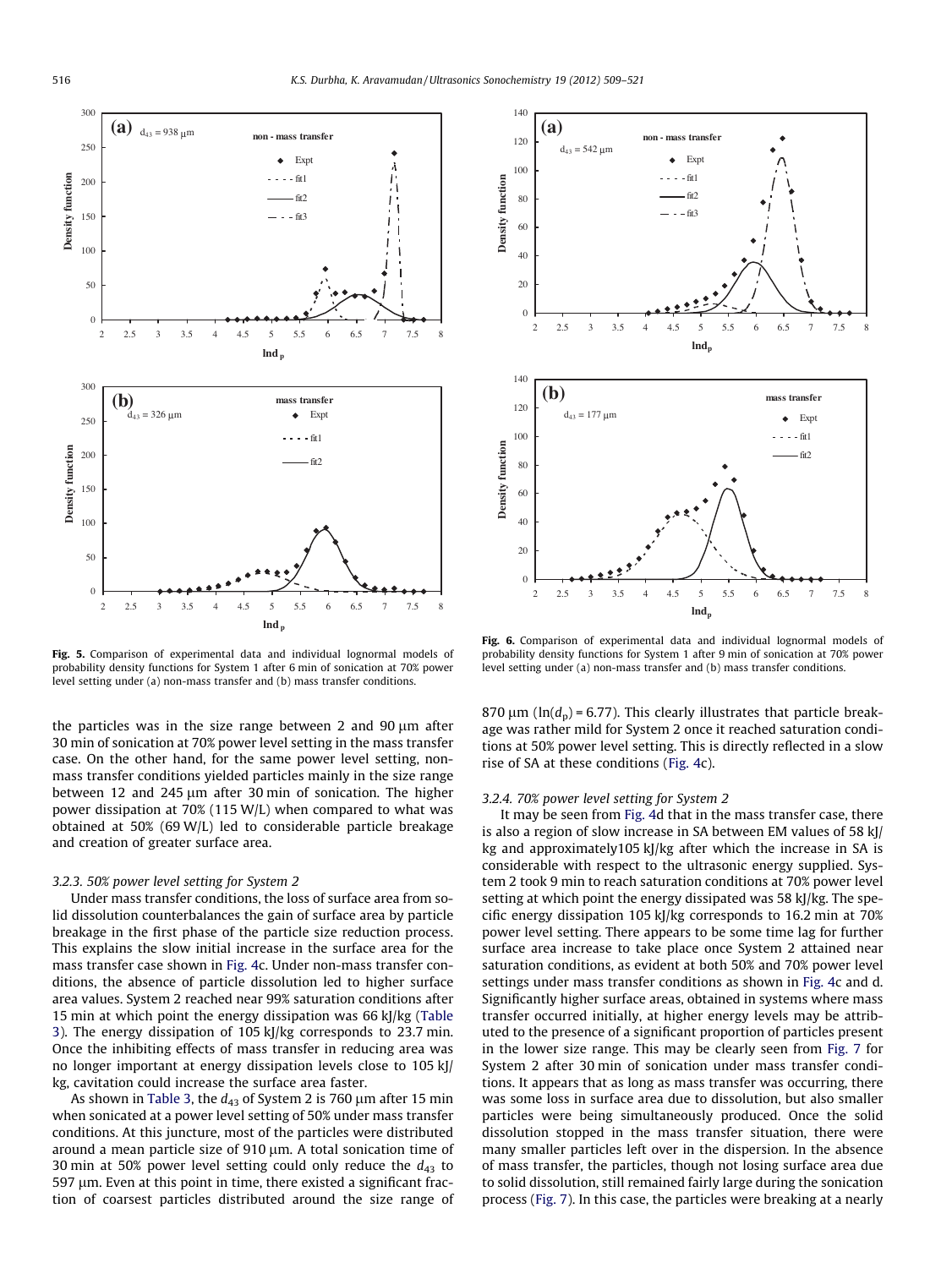

Fig. 7. Comparison of experimental data and individual lognormal models of probability density functions for System 2 after 30 min of sonication at 70% power level setting under (a) non-mass transfer and (b) mass transfer conditions.

uniform rate as may be seen in the consistent but gradual increase in the surface area (Fig. 4d).

In Fig. 3b, the average  $d_{43}$  was decreasing only slowly in the non-mass transfer case even at this high power level setting, while it decreased more rapidly at the same power level setting in the mass transfer case (Fig. 2b).

Sonication at 70% power level setting was able to break the particles in System 2 even after reaching saturation conditions. The  $d_{43}$  at near saturation conditions obtained with this power level setting was  $438 \mu m$  (Table 3) and after a total sonication time of 30 min the  $d_{43}$  was 66 µm (Fig. 2b). Hence there was a remarkable rise in SA for this system after it reached saturation conditions when treated at 70% power level setting (Fig. 4d) when compared to 50% power level setting (Fig. 4c).

It is, however, not that easy for cavitation triggered events such as microjets to be very effective when the particle sizes are small.

| Table 6                                                                        |  |
|--------------------------------------------------------------------------------|--|
| Fitted lognormal parameters for mass transfer (MT) case depicted in Figs. 5–7. |  |

Microjets fragment the particles present in the vicinity and are responsible for pitting and erosion of solid surface [7]. The velocities of these microjets were estimated to be of the order of 100 m/s [24]. However there seems to be a limit for the microjet induced effects. Alex et al. [25] observed that when particles are smaller than the cavitating bubble they do not influence cavity collapse while particles larger than cavitating bubble sizes will act as a surface for microjet formation. Suslick and Price [26] observed that when the particles are smaller than  $200 \mu m$  in size, the microjetting phenomenon ceases to be effective at ultrasound frequencies in the order of 20 kHz and the inter-particle collisions with great force induced by shockwaves becomes important. Shockwaves produced as a result of symmetric collapse of the cavitation bubbles will result in microstreaming which enhances the rate of mass transfer [7]. Further, shockwaves are capable of causing fracture to the solid surface [5]. The particle velocities created by shockwaves depend upon particle size, solution viscosity, slurry density, etc. Larger particles will be only minimally accelerated by cavitation induced shockwaves. When the viscosity of the solution increases, the velocities of inter-particle collisions in the liquids decrease [27]. Hence there is a time lag and more energy has to be input into the system for the smaller particles to be eventually broken with consequent increase in the surface area. However, once these particles are broken by repeated effects of the cavitating bubbles, the surface area increased significantly.

Typical distributions shown in Figs. 5–7 indicate a multimodal form. The log-normal fit details of these distributions are given in Table 6. Usually, multimodal particle size distributions observed in ultrasound assisted particle breakage studies may be attributed to a combination of factors [5,28–31]. Bimodal particle size distributions arise due to solid characteristics and breakage forces [32]. Erosion was found to be responsible for the growth of secondary distribution of fine particles [29]. In addition to the primary shears from microjets and inter-particle collisions which fragment particles, there might be other kinds of damage to the particles which result in the formation of fine particles. Weak spots on the solid surface, outer corners and edges are susceptible for getting chipped off and/or eroded and thus may contribute for a secondary distribution. If one of the mechanisms causing the secondary distribution is extremely prevailing, then a third distribution begins [32]. This implies that the particles belonging to the second distribution may get further eroded to form the third distribution.

## 3.3. Estimation of the intrinsic mass transfer coefficient

Usually in ultrasound experiments involving mass transfer, the volumetric mass transfer coefficient  $(k<sub>c</sub>a)$  is treated as a lumped parameter for the process under investigation [33]. Kannan and Pathan [34] reported intensification due to ultrasound on intrinsic mass transfer coefficients as the surface area of the rotating benzoic acid solid cylinder was nearly constant. The problem is more

| System | Ultrasonic power level setting (%) | Fit ID<br>Sonication time (min)<br>Mass transfer conditions<br>Non-mass transfer conditions |       |           |       |                |       |           |                          |                |       |
|--------|------------------------------------|---------------------------------------------------------------------------------------------|-------|-----------|-------|----------------|-------|-----------|--------------------------|----------------|-------|
|        |                                    |                                                                                             |       | $A_i$ (%) | $B_i$ | $\mathsf{C}_i$ | $R^2$ | $A_i$ (%) | $B_i$                    | $\mathsf{C}_i$ | $R^2$ |
|        | 70                                 | 6                                                                                           | Fit 1 | 18.61     | 0.122 | 5.925          | 0.994 | 30.47     | 0.446                    | 4.838          | 0.998 |
|        |                                    |                                                                                             | Fit 2 | 34.01     | 0.369 | 6.548          |       | 69.53     | 0.305                    | 5.921          |       |
|        |                                    |                                                                                             | Fit 3 | 47.38     | 0.069 | 7.126          |       | -         | $\overline{\phantom{0}}$ | $-$            |       |
|        | 70                                 | 9                                                                                           | Fit 1 | 5.42      | 0.326 | 5.218          | 0.999 | 55.84     | 0.489                    | 4.659          | 0.998 |
|        |                                    |                                                                                             | Fit 2 | 30.44     | 0.338 | 5.965          |       | 44.16     | 0.271                    | 5.501          |       |
|        |                                    |                                                                                             | Fit 3 | 64.14     | 0.234 | 6.450          |       |           | -                        | -              |       |
|        | 70                                 | 30                                                                                          | Fit 1 | 25.81     | 0.492 | 4.525          | 0.994 | 85.38     | 0.480                    | 3.936          | 0.996 |
|        |                                    |                                                                                             | Fit 2 | 29.89     | 0.242 | 5.298          |       | 14.62     | 0.235                    | 4.757          |       |
|        |                                    |                                                                                             | Fit 3 | 44.30     | 0.181 | 6.783          |       | -         |                          | -              |       |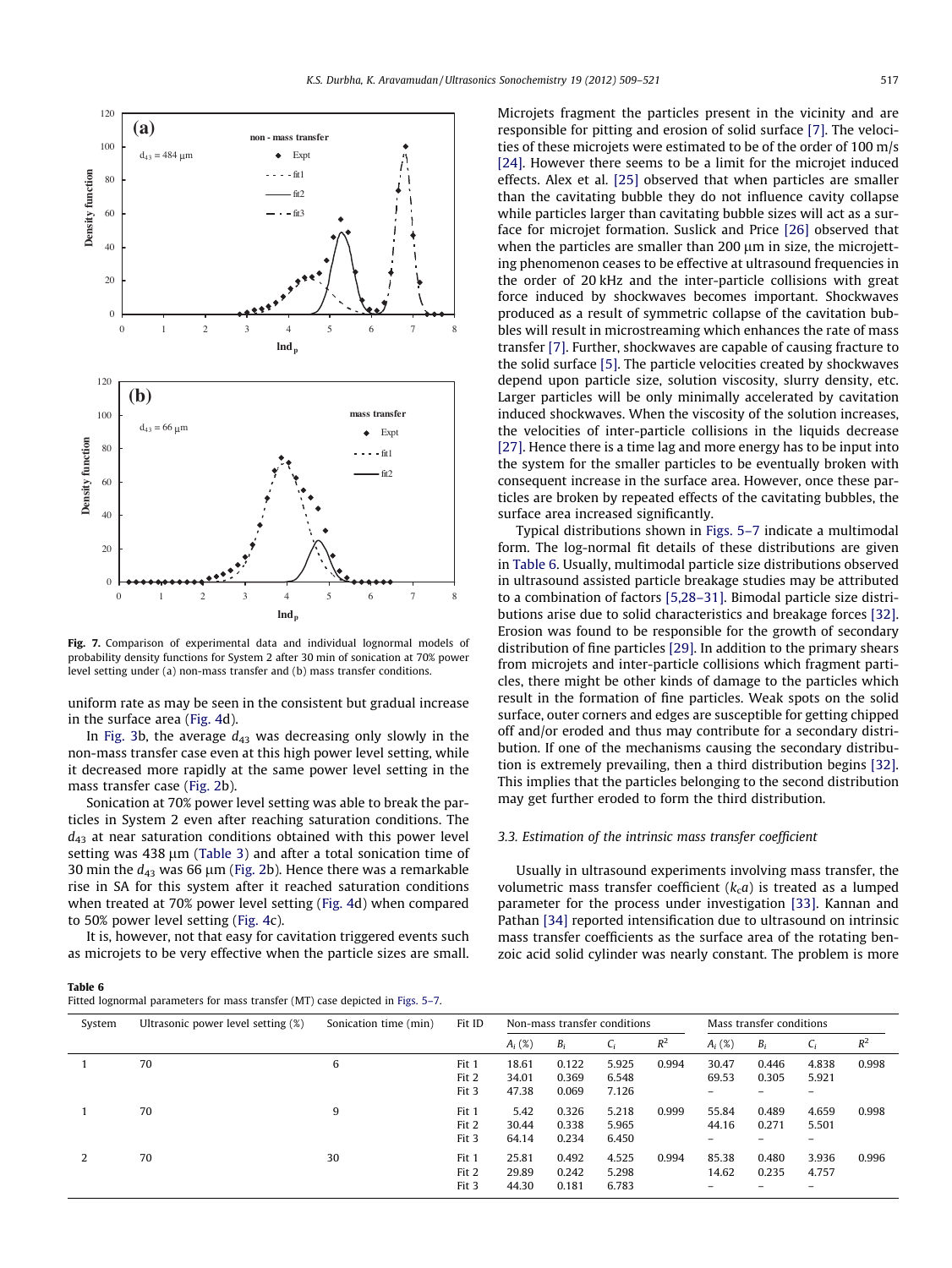| Table 7                                                                                                              |  |
|----------------------------------------------------------------------------------------------------------------------|--|
| Predicted values of the intrinsic mass transfer coefficient $(kc)$ for different ultrasonic experimental conditions. |  |

| Solid-liquid system                       | Ultrasonic power level setting<br>(% of maximum) | Power dissipated<br>(W/L) | Intrinsic mass transfer coefficient<br>$(k_c)$ (cm/min) |
|-------------------------------------------|--------------------------------------------------|---------------------------|---------------------------------------------------------|
| Benzoic acid-distilled water              | 50                                               | 68.5                      | 0.216                                                   |
|                                           | 70                                               | 115.1                     | 0.527                                                   |
| Benzoic acid-24% $(w/w)$ aqueous glycerol | 50                                               | 77.9                      | 0.340                                                   |
|                                           | 70                                               | 114.5                     | 0.790                                                   |



Fig. 8. Comparison of predicted and experimental concentrations for System 1 at 70% ultrasonic power level setting assuming a constant intrinsic mass transfer coefficient.

difficult in dispersed systems. However, in this work, the intrinsic mass transfer coefficient  $(k_c)$ , could be obtained from the volumetric mass transfer coefficient  $(k_c a)$  as the surface area data were measured. The availability of  $k<sub>c</sub>$  also enables the estimation of Sherwood number. The analysis was divided into two parts. In the first part, the intrinsic mass transfer coefficient  $(k_c)$  was assumed to be a constant lumped parameter and independent of batch dissolution kinetics. This represents a first approximation and is discussed below (Section 3.3.1). In the subsequent analysis (Section 3.3.2), the lumped parameter assumption is relaxed and the intrinsic mass transfer coefficient is allowed to vary.

## 3.3.1. Constant intrinsic mass transfer coefficient  $(k_c)$

The intrinsic mass transfer coefficient  $(k_c)$  was taken as constant at each experimental condition. The empirical expressions obtained for surface area as a function of ultrasonic energy per unit mass (Eq. (6)) were substituted in Eq. (1) and the resulting expression was numerically integrated using the methodology given in Section 2.5.

The estimated values of the intrinsic mass transfer coefficient  $(k<sub>c</sub>)$  are summarized in Table 7. It can be seen from this Table that the intrinsic mass transfer coefficient  $(k<sub>c</sub>)$  increases as the power dissipated increases. This may be attributed to the enhanced microturbulence in the solid–liquid film prevailing at higher power level setting. This increase is observed in both the systems investigated. The concentration values predicted are compared with those obtained experimentally in Fig. 8 for System 1 treated at 70% power level setting.

## 3.3.2. Intrinsic mass transfer coefficient  $(k_c)$  accounting for variation in particle size

Zanwar and Pangarkar [35] observed that the conventional definition of Reynolds number in terms of a length and velocity scales is not easy in ultrasonic applications as there is no information on the nature of the turbulence. In well agitated dispersions, the solid–liquid mass transfer is affected in a complicated manner by bulk liquid turbulence, particle size and solute diffusivity, liquid viscosity, etc. [36]. In the present work, the possible candidates for length scale are ultrasonic probe tip diameter, vessel diameter or average particle diameter. The ultrasound probe diameter is not a standard parameter which has a definite geometric scaling rule with the vessel dimensions as in a standard mixing vessel. The particle representative (i.e., mean) diameter is a more logical choice as the particles movement relative to the liquid in the presence of ultrasound influences the convective mass transfer coefficient. Here,  $d_{43}$  is considered as the representative diameter. Even though this parameter changes with time due to particle breakage and dissolution (Fig. 2), this has been measured in this work. Hence the particle size distribution not only influences the interfacial area of mass transfer but also plays an important role in defining the intrinsic mass transfer coefficient itself. Further, ultrasound velocity scales are difficult to quantify and may vary with system properties and power dissipation levels. Further, different particles may move with different velocities in the dispersion under the influence of ultrasound. Hence it is preferable if the ultrasound power dissipation itself may be introduced in the Sherwood number correlation for mass transfer rather than a velocity scale. This approach has been used previously by Kannan and Pathan [34]. The equivalent stirrer speed approach introduced by Simon et al. [37] for ultrafiltration applications was also tried in this work to correlate the intrinsic mass transfer coefficients in the presence of ultrasound. However, the problem of suitable choice of length dimensions in the Reynolds number term as discussed above arose. Further, the fitted equivalent stirring speed values were very high in the order of few thousands and the confidence intervals of this fitted parameter were very broad. Hence this approach of equivalent stirrer speed was not pursued further in our work.

After the above attempt, it was decided to test the Kolmogorrof's method as suggested by Zanwar and Pangarkar [35]. Sänger and Deckwer [38] suggested this approach to circumvent the modeling approach from the need to know the relative velocity. Gogoi and Dutta [36] also favored using this approach in three phase sparged reactors where benzoic acid dissolution in turbulent liquid medium was analyzed. The agitation in this application was provided by aeration at different velocities. They observed that the Reynolds number may be described in terms of some measurable macroscopic quantities. This approach is widely popular in modeling mass transfer systems and has been considered for instance by Kawase and Moo-Young [39] and Aravamudan and Baird [40]. The energy dissipation term also is introduced quite naturally in combination with the mixing length (l) term to define the equivalent velocity scale as shown below. The velocity scale  $(u)$  is given by

$$
u = (l\varepsilon)^{1/3} \tag{8}
$$

Since the Reynolds number is defined by

$$
\text{Re} = \frac{l u}{v} \tag{9}
$$

this leads to the following equation after substituting  $d_{43}$  for the characteristic particle dimension l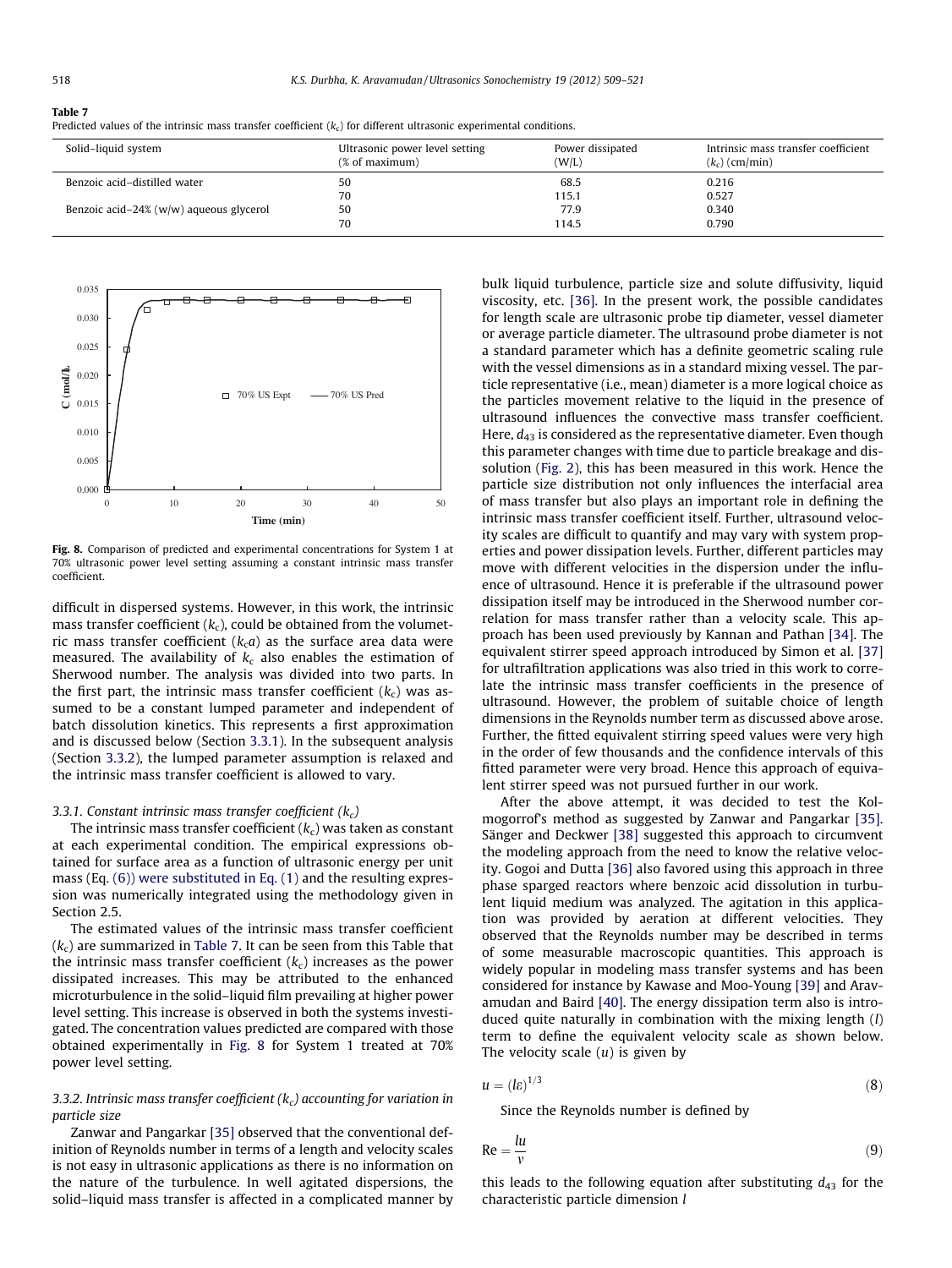$$
Re_{US} = \frac{d_{43}^{4/3} \varepsilon^{1/3}}{v} \tag{10a}
$$

This form of the Reynolds number was chosen as the particle's length dimension was greater than (  $\text{v}^3/\varepsilon)^{1/4}.$  For particle dimension smaller than  $(v^3/\varepsilon)^{1/4}$ , an alternative form of Re<sub>US</sub> is used [36]:

$$
Re_{US} = \frac{d_{43} \varepsilon^{1/4}}{v^{3/4}}
$$
 (10b)

For example, even if the average particle size is in the order of  $10<sup>2</sup>$  µ (500 µm during mass transfer would be a very conservative estimate), this was greater than the length scale obtained (10  $\mu$ m) as estimated by  $(v^3/\varepsilon)^{1/4}$  for the present systems under investigation. The Sherwood number in the presence of ultrasound is defined as follows:

$$
Sh_{US} = \alpha (Re_{US})^{\beta} (Sc)^{\gamma}
$$
 (11a)

where 
$$
Sh_{US} = \frac{k_{US}d_{43}}{D_{AB}}
$$
 (11b)

Since the local Sherwood number is difficult to measure along the particle surface, its average value is required. However, it cannot be calculated for each particle in the dispersion. Hence, the average Sherwood number for the entire dispersion at a given instant is characterized in terms of instantaneous average particle size  $(d_{43})$  in the dispersion. This length scale is used both in the Sherwood number correlation as well as in the Reynolds number group. The exponents of the Sherwood number correlation (Eq. (11a)) were obtained in the following manner.

The variations of  $d_{43}$  with time as shown in Figs. 2a and b for different systems and different conditions were each fitted with a suitable piecewise polynomial expression with regression coefficient of practically unity. The resulting polynomial expressions for  $d_{43}$  were embedded in the correlation for Sherwood number (Eq. (11)). Now the Sherwood number or equivalently the intrinsic mass transfer coefficient also becomes time dependent as it is a function of the time dependent  $d_{43}$ . Next, the Sherwood number correlation form (Eq. (11a)) and the surface area correlations (Eq. (6)) were embedded in Eq. (1). The parameter fitting was carried out as described in Section 2.5 to yield the exponents of the Sherwood number correlation as shown in Eq. (12).

$$
Sh_{US} = 0.6732 Re_{US}^{0.4360} Sc^{0.3366}
$$
 (12)

Typically, in mass transfer correlations, the exponent of Schmidt number in boundary layer controlled situations is 1/3. In the present work, the exponent of the Schmidt number  $(\gamma)$  is included along with  $\alpha$  and  $\beta$  for estimation in the nonlinear estimation of parameters. The exponent of Reynolds number is typically 0.5 or 0.8 in conventional processes i.e., where ultrasound was absent. However, Zanwar and Pangarkar [35] observed the exponent for Re to be only 0.217 and concluded to be due to low utilization of ultrasonic power.

From Eqs. ((11b) and (12)), the intrinsic mass transfer coefficient may be obtained as a function of time, for different systems and power dissipations, using the same piecewise polynomial expressions for  $d_{43}$  obtained as described above. Fig. 9 depicts the variation of the intrinsic mass transfer coefficient as a function of normalized time for System 1 at 50% and 70% ultrasonic power level settings. The time of sonication was divided by the time taken by the solid–liquid system to attain saturation to get the normalized time. The solid and dashed lines correspond to the values of the intrinsic mass transfer coefficient  $(k<sub>c</sub>)$  obtained from the lumped system approach previously outlined in Section 3.3.1. The trends with symbols represent the values of  $k_c$  obtained by accounting for the change in particle size  $(d_{43})$ . It may be easily perceived from this figure that there exists a significant difference



Fig. 9. Variation of intrinsic mass transfer coefficient as a function of dimensionless time for System 1 at different ultrasonic power level settings based on  $d_{43}$ .

in the magnitude of  $k<sub>c</sub>$  predicted by these two approaches. The variation in  $k_\mathrm{c}$  for System 1 was found to increase with an increase in the power level setting for both the approaches. It may be observed from Fig. 9 that the increase in  $k_c$  is rapid at 70% power level setting. This may be due to higher effect of microturbulence in case of 70% power level setting when compared to 50% power level setting. Higher power level setting leads to enhanced particle breakage and hence more number of smaller particles. The microturbulence occurring in the solid–liquid interface of each of these numerous smaller particles may contribute to augment the overall  $k_c$  of the dispersion.

The variation of  $k_\mathrm{c}$  for System 2 is illustrated in Fig. 10. At 50% power levels, the interfacial area for mass transfer did not change significantly during most of the run (Fig. 4c, MT conditions). Hence the variable intrinsic mass transfer coefficient does not vary too much from the value predicted by the lumped parameter model. The significant variation in  $k_c$  observed in case of 70% power level setting System 1 is not evident for System 2 at the same 70% power level setting. In fact, the intrinsic mass transfer coefficients are even somewhat comparable with the mass transfer coefficients obtained at 50% power level settings (Fig. 10). This may be due to the higher viscosity of System 2. The constant (i.e., lumped)  $k_c$ approach under predicted the  $k_c$  values for System 1 and over predicted for System 2 at all ultrasonic power level settings used. Actually, the particle size distribution's variation with time not only influences both  $d_{43}$  which appears in the Reynolds number and Sherwood number terms in Eq. (11) but also influences the surface area evolution with time for mass transfer. Hence the



Fig. 10. Variation of intrinsic mass transfer coefficient as a function of dimensionless time for System 2 at different ultrasonic power level settings based on  $d_{43}$ .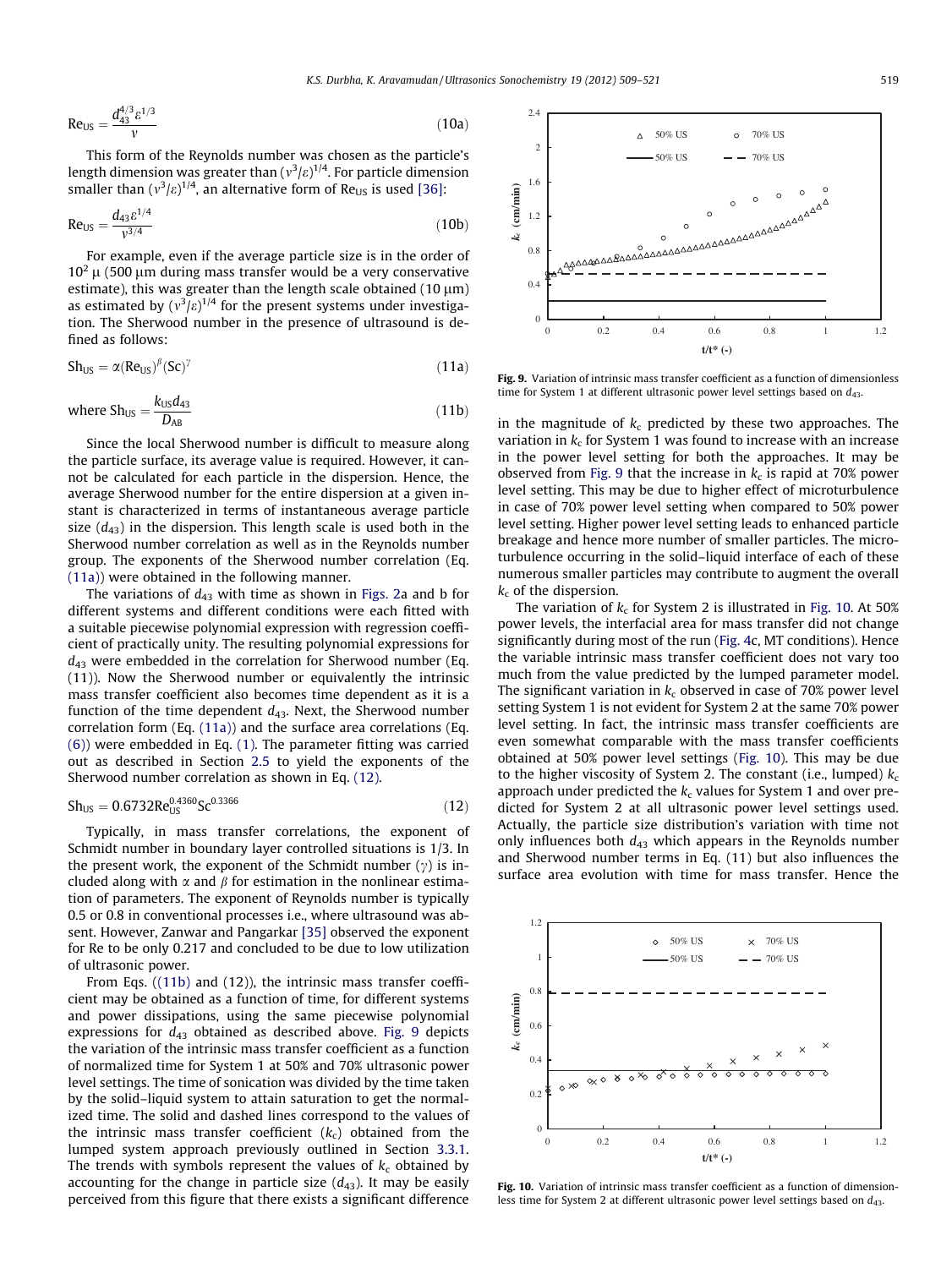

Fig. 11. Comparison of predicted and experimental concentration for System 1 at 70% ultrasonic power level setting based on variable  $k_c$  approach.

trends involving intrinsic variable  $k<sub>c</sub>$  when associated with significant changes in  $d_{43}$  and surface area are rather complex.

From Figs. 9 and 10, it may be seen that the variable mass transfer coefficient approach predicts higher intrinsic mass transfer coefficients for the pure water based System 1 than the glycerol based System 2. This would be usually expected on the basis of higher diffusivity of System 1 than System 2 as shown in Table 1. However, the lumped mass transfer coefficients approach, as indicated by the straight lines of Figs. 9 and 10, shows opposite trends. This approach assumes a constant intrinsic mass transfer coefficient that is invariant with time and therefore this approach may be treated as a first approximation only as was already mentioned in Section 3.3. Hence, due to the significant variations in the predictions by the lumped intrinsic mass transfer coefficients it is recommended to use the variation of particle size to predict the time-dependent values of  $k_\mathsf{c}$  if the particle size data at various sonication times are available. Fig. 11 shows the typical experimental and predicted concentration trends obtained for System 1 by using variable  $k_c$  approach when operated at 70% power level setting. For this case, the predictions are slightly higher than the experimental values.

Another important consideration here is the use of appropriate particle size distribution and surface area information when designing ultrasonically intensified mass transfer equipment. The Sherwood number correlations used in the design must incorporate average particle size diameter and interfacial area obtained under mass transfer conditions. There is wide disparity in these data as discussed earlier, between the mass transfer and non-mass transfer runs. Hence, the data generated under non-mass transfer conditions, may not be used for mass transfer applications. This is somewhat similar to studies in extraction equipment where the drop hydrodynamics prevailing under mass transfer conditions are distinct from the hydrodynamics encountered under non-mass transfer conditions. In such cases, the solute transfer from the dispersed phase to continuous phase induces coalescence of drops due to interfacial tension gradients thereby leading to much lower surface areas than those obtained in conditions where the drops were not induced to coalesce [41,42]. Hence correlations developed for dispersed phase holdup and interfacial area in the absence of solute transfer cannot be automatically extended to cases where mass transfer is also present.

## 4. Summary

The major findings from this work are listed below

a. A detailed study on the evolution of surface area of benzoic acid particles with time has been made under both mass transfer and non-mass transfer conditions.

- b. The evolution of particle size distributions and the average diameter  $(d_{43})$  has been compared for both mass transfer and non-mass transfer conditions.
- c. The ultrasonic energy input required to saturate benzoic acid particles in aqueous solvents has been identified.
- d. A Sherwood number correlation has been proposed to estimate ultrasound induced intrinsic mass transfer coefficient. The system properties and ultrasound power input levels are used in this correlation. This correlation will be useful in the design of commercial ultrasonic process equipment used for simultaneous particle size reduction and dissolution.

## 5. Conclusions

The multimodal particle size distributions obtained with ultrasound induced particle breakage could be described in terms of a combination of lognormal statistical distributions. The variation of De Brouckere mean diameter  $(d_{43})$  as a function of ultrasonic energy input and sonication time were investigated both under mass transfer and non-mass transfer conditions. This study clearly demonstrates the intensification provided by ultrasound in creating smaller particle sizes and hence enabling greater surface area especially at higher ultrasonic power levels.

The surface area created as a result of ultrasound-assisted particle breakage and dissolution for each system investigated was quantified with respect to ultrasonic energy per unit mass for both the mass transfer and non-mass transfer cases. Under mass transfer conditions, both the solid–liquid systems studied reached near saturation concentrations in presence of ultrasound at an ultrasonic energy input per unit mass of about 60 kJ/kg. Further, the estimation of interfacial area could delineate the intrinsic mass transfer coefficient from the volumetric mass transfer coefficient and aid in the development of a design correlation for Sherwood number. The intrinsic mass transfer coefficients for both the solid–liquid systems studied were estimated numerically under sonicated conditions by two methods viz. constant  $k_c$  approach and varying  $k_c$  approach. The variable  $k_c$  approach provided an insight into the temporal effect of ultrasound on the intrinsic mass transfer coefficient.

Initial solute transfer before saturation was found to create particle size distributions that were considerably different from those obtained in the complete absence of solute transfer. This has implications on the temporal variation of the average particle size and the surface area. Hence, in the design of ultrasonically intensified mass transfer equipment, Sherwood number correlations ought to be based on particle size distribution data obtained under solute transfer conditions.

## Acknowledgement

The authors are grateful to Prof. Paramanand Singh, I.I.T. Madras for providing the particle size analyzer facility.

## References

- [1] L.H. Thompson, L.K. Doraiswamy, Sonochemistry: science and engineering, Industrial and Engineering Chemistry Research 38 (1999) 1215–1249.
- C. Leonelli, T.J. Mason, Microwave and ultrasonic processing: now a realistic option for industry, Chemical Engineering and Processing 49 (2010) 885–900.
- L.H. Thompson, L.K. Doraiswamy, The rate enhancing effect of ultrasound by inducing supersaturation in a solid–liquid system, Chemical Engineering Science 55 (2000) 3085–3090.
- [4] D.K. Sandilya, A. Kannan, Effect of ultrasound on the solubility limit of a sparingly soluble solid, Ultrasonics Sonochemistry 17 (2010) 427–434.
- [5] Y. Lu, N. Riyanto, L.K. Weavers, Sonolysis of synthetic sediment particles: particle characteristics affecting particle dissolution and size reduction, Ultrasonics Sonochemistry 9 (2002) 181–188.